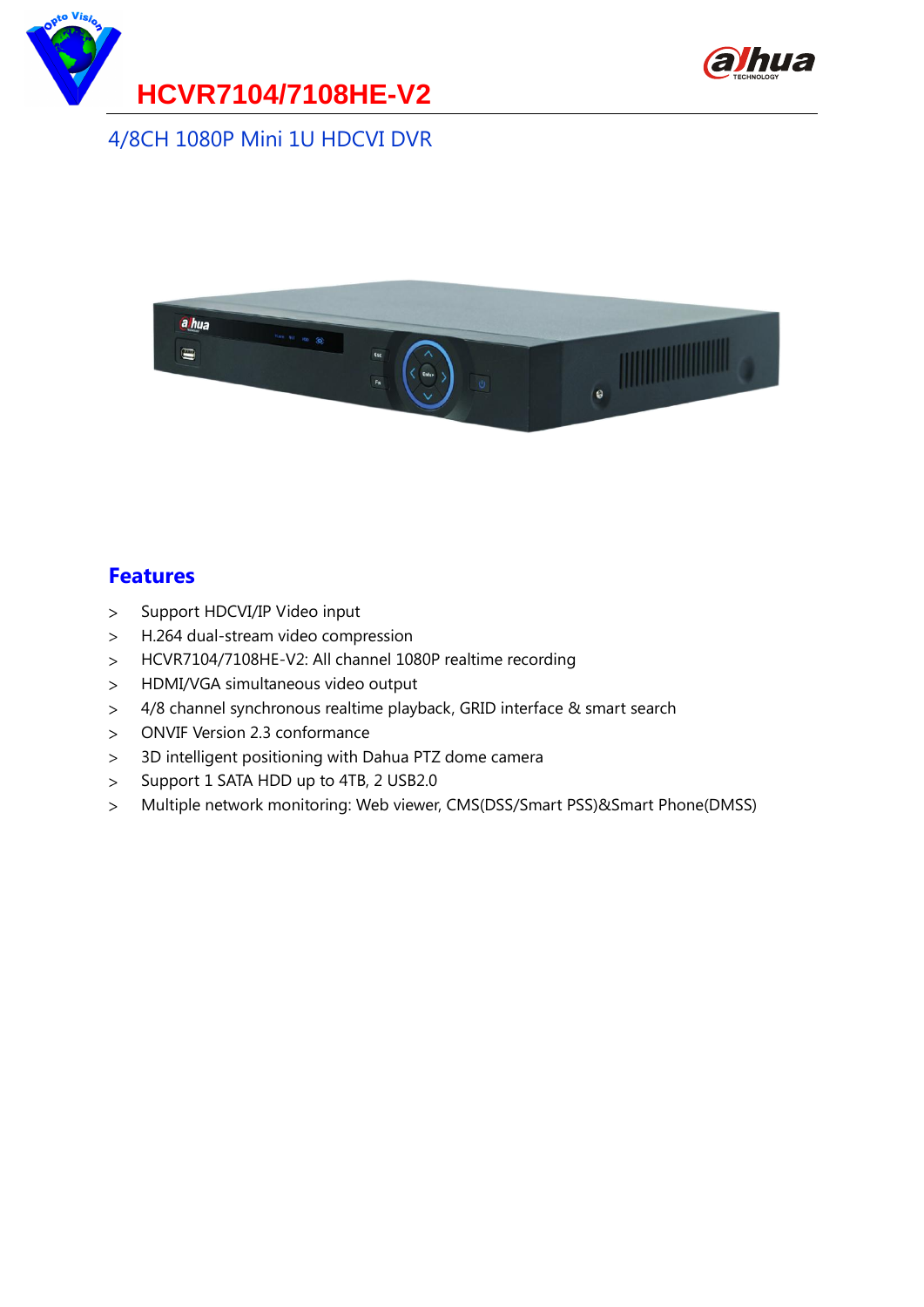

# **HCVR7104/7108HE-V2**

## **Technical Specifications**

| <b>Model</b>                       |              | DH-HCVR7104HE-V2                                                                | DH-HCVR7108HE-V2                                                  |  |
|------------------------------------|--------------|---------------------------------------------------------------------------------|-------------------------------------------------------------------|--|
| <b>System</b>                      |              |                                                                                 |                                                                   |  |
| Main Processor                     |              | Embedded processor                                                              |                                                                   |  |
| Operating System                   |              | <b>Embedded LINUX</b>                                                           |                                                                   |  |
| <b>Video</b>                       |              |                                                                                 |                                                                   |  |
| Input                              |              | 4 channel, BNC                                                                  | 8 channel, BNC                                                    |  |
| Standard                           | <b>HDCVI</b> | 1080P/720P HDCVI Camera                                                         |                                                                   |  |
|                                    | IP           | 1080P/720P/D1/CIF IP Camera                                                     |                                                                   |  |
| <b>Audio</b>                       |              |                                                                                 |                                                                   |  |
| Input                              |              | 4 channel, RCA                                                                  |                                                                   |  |
| Output                             |              | 1 channel, RCA                                                                  |                                                                   |  |
| Two-way Talk                       |              | Reuse audio input/output channel 1                                              |                                                                   |  |
| <b>Display</b>                     |              |                                                                                 |                                                                   |  |
| Interface                          |              | 1 HDMI, 1 VGA                                                                   |                                                                   |  |
| Resolution                         |              | 1920×1080, 1280×1024, 1280×720, 1024×768                                        |                                                                   |  |
| Display Split                      |              | 1/4                                                                             | 1/4/8/9                                                           |  |
| Privacy Masking                    |              | 4 rectangular zones (each camera)                                               |                                                                   |  |
| <b>OSD</b>                         |              | Camera title, Time, Video loss, Camera lock, Motion detection, Recording        |                                                                   |  |
| <b>Recording</b>                   |              |                                                                                 |                                                                   |  |
| Video/Audio                        |              | H.264/G.711                                                                     |                                                                   |  |
| Compression                        |              |                                                                                 |                                                                   |  |
| Record                             | Main         | 1080P/720P/960H/D1/HD1/2CIF/CIF(1~25/30fps)                                     |                                                                   |  |
| Rate                               | Stream:      |                                                                                 |                                                                   |  |
|                                    | Extra        | $CIF/QCIF(1~25/30fps)$ , $D1(1~12/15fps)$                                       |                                                                   |  |
|                                    | Stream       |                                                                                 |                                                                   |  |
| <b>Bit Rate</b>                    |              | 48~6144Kb/s                                                                     |                                                                   |  |
| Record Mode                        |              | Manual, Schedule(Regular(Continuous), MD), Stop                                 |                                                                   |  |
| Record Interval                    |              | 1~60 min (default: 60 min), Pre-record: 1~30 sec, Post-record: 10~300 sec       |                                                                   |  |
| <b>Video Detection &amp; Alarm</b> |              |                                                                                 |                                                                   |  |
| <b>Trigger Events</b>              |              | Recording, PTZ, Tour, Alarm out, Video Push, Email, FTP, Snapshot,              |                                                                   |  |
|                                    |              | Buzzer & Screen tips                                                            |                                                                   |  |
| Video Detection                    |              |                                                                                 | Motion Detection, MD Zones: 396(22×18), Video Loss & Camera Blank |  |
| Alarm Input                        |              | 4 channel                                                                       | 16 channel                                                        |  |
| Relay Output                       |              | 3 channel                                                                       |                                                                   |  |
| <b>Playback &amp; Backup</b>       |              |                                                                                 |                                                                   |  |
| Sync Playback                      |              | 1/4                                                                             | 1/4/9                                                             |  |
| Search Mode                        |              | Time/Date, MD & Exact search (accurate to second)                               |                                                                   |  |
| <b>Playback Functions</b>          |              | Play, Pause, Stop, Rewind, Fast play, Slow play, Next file, Previous file, Next |                                                                   |  |
|                                    |              | camera, Previous camera, Full screen, Repeat, Shuffle, Backup selection,        |                                                                   |  |
|                                    |              | Digital zoom                                                                    |                                                                   |  |
| Backup Mode                        |              | USB Device/Internal SATA burner/Network                                         |                                                                   |  |
| <b>Network</b>                     |              |                                                                                 |                                                                   |  |